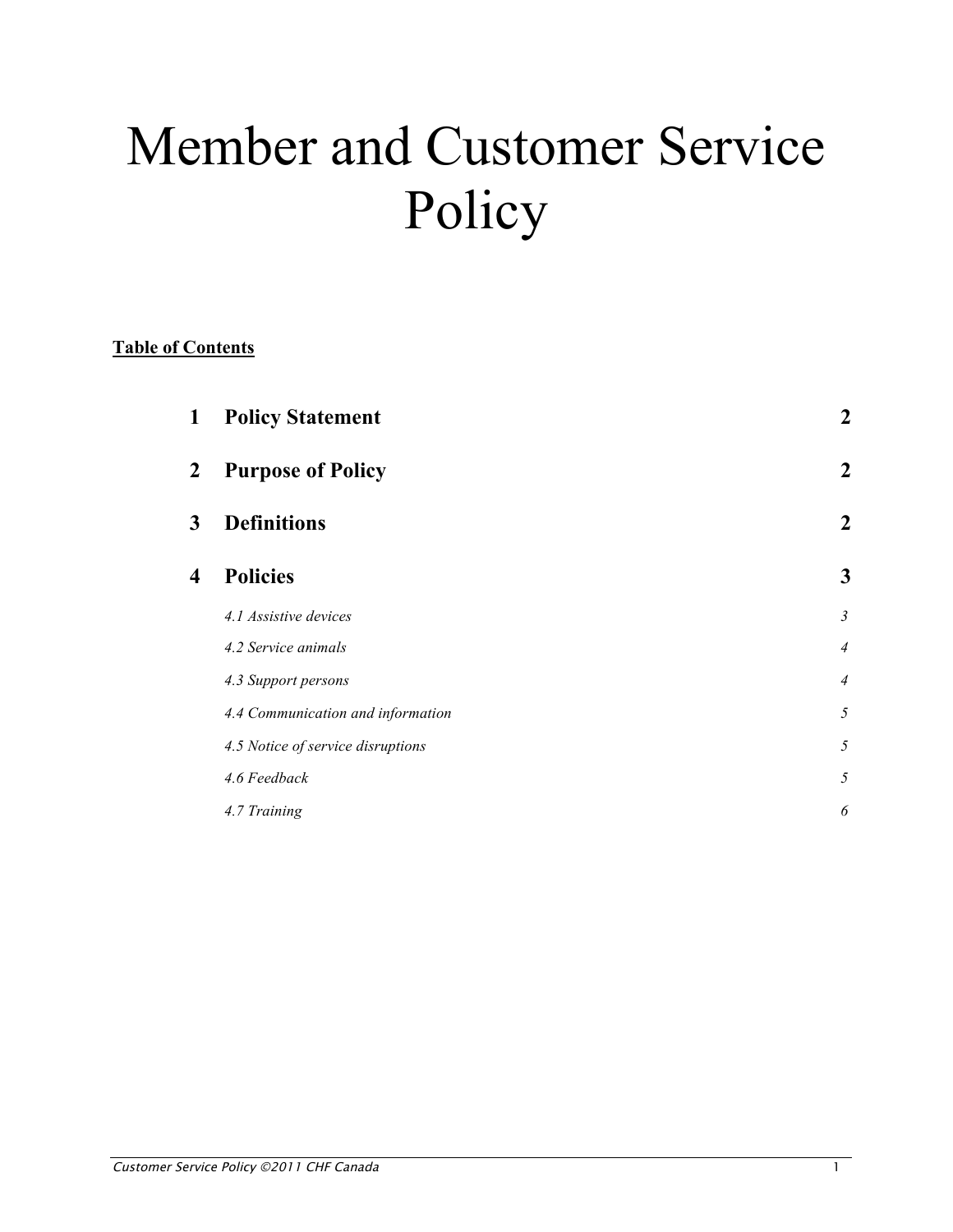# **1. POLICY STATEMENT**

Hazelburn Co-operative Homes of Toronto, (the "**co-op**"), is committed to providing quality services that are accessible to all, and to communicating with all persons with disabilities in a way that takes into account their disabilities.

In so doing, the co-op strives at all times to provide services in a way that respects the principles of:

- *independence* allowing people with disabilities to do things on their own without unnecessary help or interference from others
- *dignity* providing services in a way that allows people with disabilities to maintain selfrespect and the respect of others
- *integration* allowing people with disabilities to benefit from the same services, in the same place, and in the same or similar ways as others
- *equality of opportunity* offering people with disabilities an equal opportunity to benefit from the co-op's services and co-op life.

## **2. PURPOSE OF POLICY**

The purpose of this policy is to describe how the co-op provides services to people with disabilities and to ensure these services are provided in accordance with the *Accessibility for Ontarians with Disabilities Act, 2005*, S.O. 2005, c.11 and the *Accessibility Standards for Customer Service, Ontario Regulation 429/07* (collectively the "**AODA**").

# **3. DEFINITIONS**

### **Assistive device**

A tool, technology or other mechanism that helps a person with a disability do everyday tasks such as moving, communicating or lifting. Assistive devices may include, but are not limited to, wheelchairs, lifts, reading machines, recording machines, amplifiers, TTY services, oxygen tanks, communication boards, and/or white canes.

### **Disability**

As defined by the AODA and Ontario *Human Rights Code*:

- (a) any degree of physical disability, infirmity, malformation or disfigurement that is caused by bodily injury, birth defect or illness and, without limiting the generality of the foregoing, includes diabetes mellitus, epilepsy, a brain injury, any degree of paralysis, amputation, lack of physical co-ordination, blindness or visual impediment, deafness or hearing impediment, muteness or speech impediment, or physical reliance on a guide dog or other animal or on a wheelchair or other remedial appliance or device;
- (b) a condition of mental impairment or a developmental disability;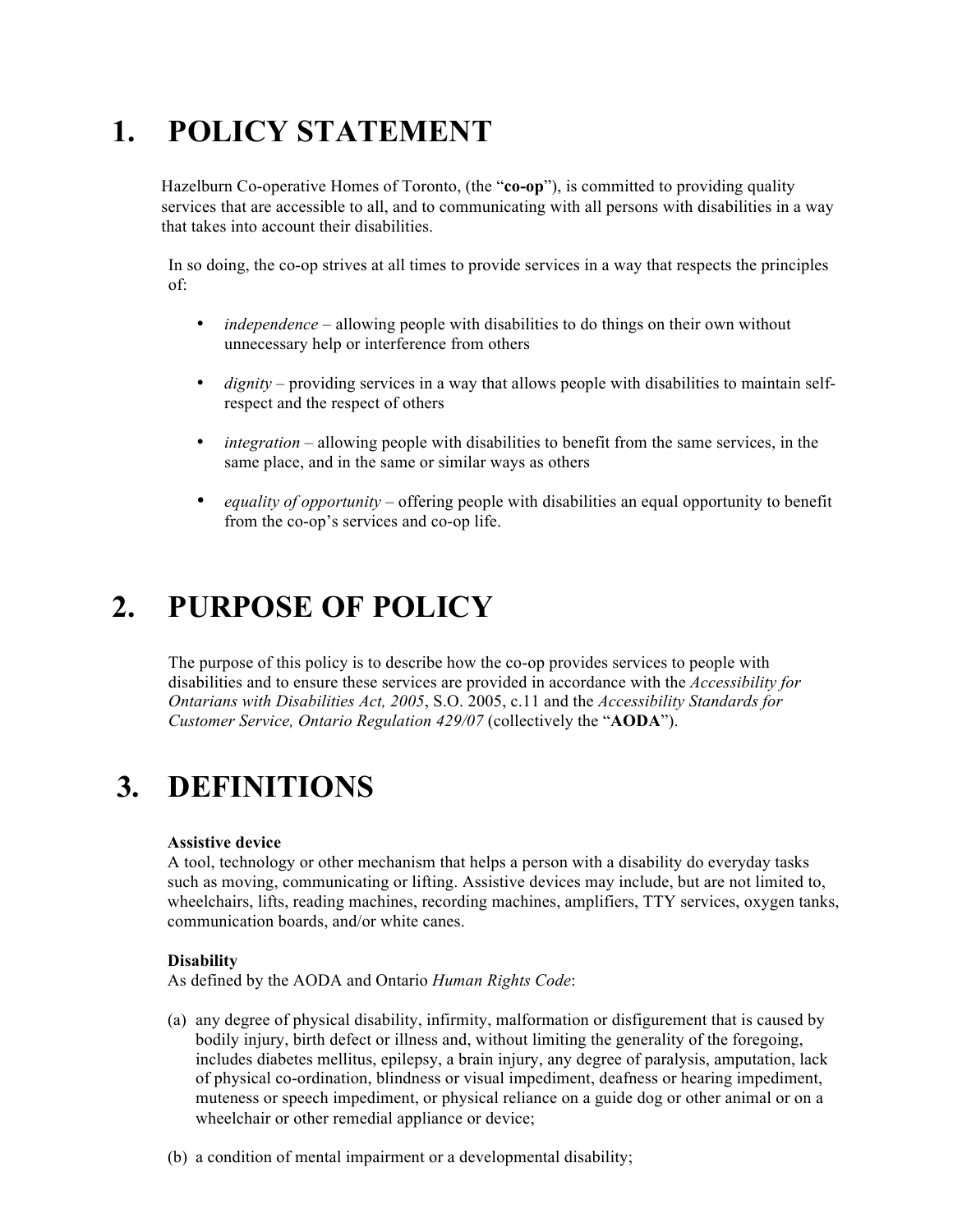- (c) a learning disability, or a dysfunction in one or more of the processes involved in understanding or using symbols or spoken language;
- (d) a mental disorder; and/or
- (e) an injury or disability for which benefits were claimed or received under the insurance plan established under the *Workplace Safety and Insurance Act, 1997*.

### **Service animal**

An animal is a service animal for a person with a disability:

- (a) if it is a guide dog as defined in the *Blind Persons' Rights Act*, R.S.O. 1990, c. B.7;
- (b) if it is readily apparent that the animal is used by the person for reasons relating to his or her disability; or
- (c) if the person provides a letter from a physician or nurse confirming that the person requires the animal for reasons relating to the disability.

### **Support person**

A person who accompanies a person with a disability to assist with communication, mobility, personal care, medical needs or access to goods and services.

### **4. POLICIES**

#### **4.1 Assistive devices**

(a) The co-op is committed to serving people with disabilities who use assistive devices to access the co-op's services.

- (b) A person with a disability may use his or her own assistive device to access the co-op's services, unless this device poses a risk to the health and safety of the person with a disability or to others.
- (c) If a person with a disability cannot use his or her assistive device because of health and/or safety risks, the co-op will take reasonable measures to assist this person to access the coop's services.
- (d) The co-op will ensure that its staff is trained and familiar with various assistive devices that may be used by persons with disabilities while accessing the co-op's goods or services.
- (e) The co-op will also ensure that staff knows how to use assistive devices available on its premises for use by members and/or the public.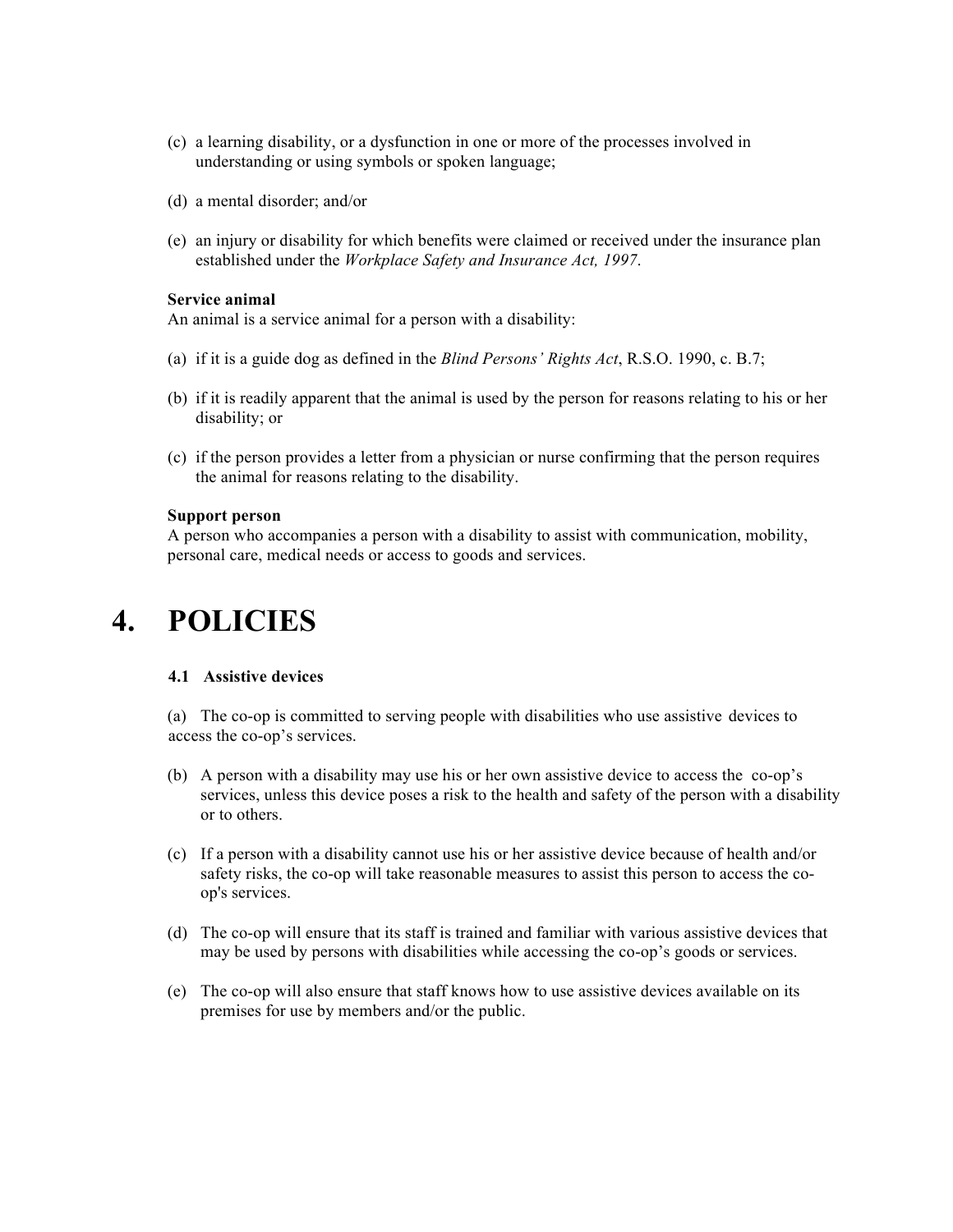### **4.2 Service animals**

- (a) The co-op acknowledges the vital relationship between a person with a disability and his or her service animal. Service animals are allowed to accompany people with disabilities on all parts of the co-op's premises that are open to the public or other third parties, except where food is prepared, utility rooms, or as otherwise excluded by law.
- (b) The co-op will ensure that all staff, volunteers and others dealing with the public are properly trained in how to interact with people with disabilities who are accompanied by service animals.
- (c) The person accompanied by the service animal will keep the animal with him or her at all times, and will be responsible for the service animal's care, supervision and control while on the co-op's premises.
- (d) Where another person's health and safety could be adversely affected by the presence of a service animal, the co-op will fully analyze all options for safely allowing the service animal onto the premises. In so doing, the co-op will consult with the person with the disability, and with the adversely affected person, to find a solution that meets the needs of both individuals.
- (e) If the service animal is excluded by law, or cannot otherwise enter the co-op's premises because of the health and safety risks to another person, the co-op shall ensure that other measures are available to enable the person with a disability to access the co-op's services.

### **4.3 Support persons**

- (a) The co-op welcomes people with disabilities who are accompanied by a support person. Any person with a disability who is accompanied by a support person will be allowed to enter the co-op's premises with his or her support person. At no time will a person with a disability who is accompanied by a support person be prevented from having access to his or her support person while on the co-op's premises.
- (b) If the co-op needs to discuss confidential information with a person accompanied by a support person, the person with a disability will be asked if he or she wishes the support person to be present and, if so, to sign a consent form authorizing the co-op to disclose confidential information in the presence of the support person. In addition, the support person will be asked to sign a confidentiality agreement to keep the confidential information disclosed by the co-op in strict confidence.
- (c) If the co-op charges an admission fee for an event or service, it shall post a notice in advance stating the amount, if any, payable by support persons accompanying a person with a disability.
- (d) The co-op may require a person with a disability to be accompanied by a support person when on the co-op's premises. This would occur only if, upon consultation with the person with the disability, it was the only way to allow the person on the premises and, at the same time, fulfill the co-op's obligations to protect the health or safety of the person with a disability and of others on the premises.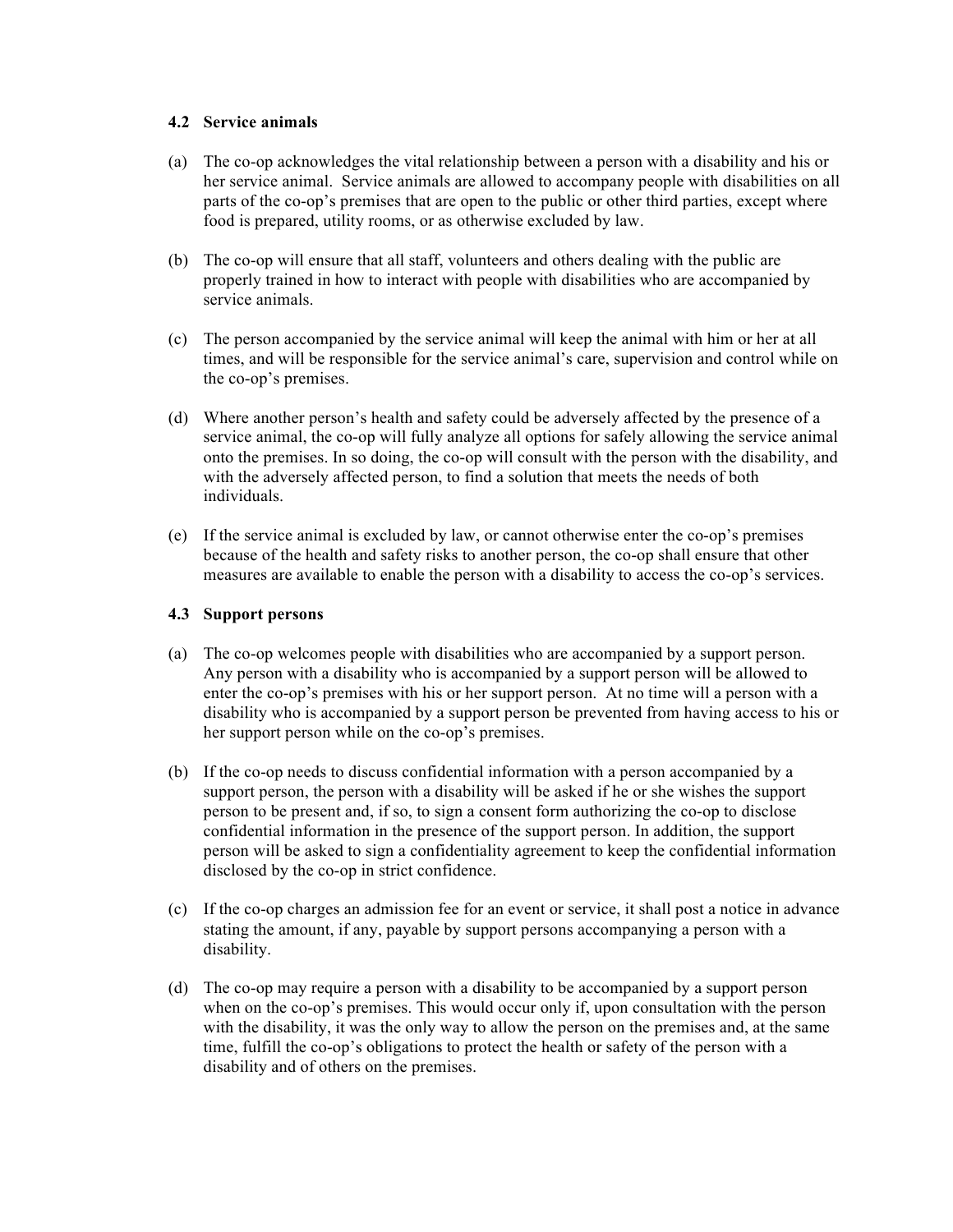### **4.4 Communication and information**

- (a) The co-op will communicate with people with disabilities in ways that take into account their disability.
- (b) The co-op will train staff who communicate with members, applicants, and/or the public on how to interact and communicate with people with various types of disabilities.
- (c) The co-op will use plain language in its written materials.
- (d) The co-op will provide information in alternate forms upon request. This may include, but is not limited to, telephoning members to convey information normally provided in written notices, providing a large-print version of documents, and one-on-one meetings with members to review important information.
- (e) Upon request, the co-op will work with members with disabilities to ensure their full participation at board, members' and committee meetings.

### **4.5 Notice of service disruptions**

- (a) The co-op will notify the public of a disruption in facilities or services usually used by people with disabilities to access the co-op's premises or services. The notice will include the reason for the disruption, its duration, and the alternative services available (if any).
- (b) The type of notice will depend on the circumstances. The notice may be given by posting a written notice in common areas (e.g. beside an elevator that is out of order, or an entrance way that is closed for repairs), by email, by posting a notice on the co-op's website (if any), or by a telephone call to members expected to be particularly affected by the disruption.
- (c) The co-op will give advance notice of scheduled disruptions. If the disruption is unexpected, notice will be provided as soon as possible.

### **4.6 Feedback**

- (a) The co-op is committed to maintaining and improving access to its goods and services by people with disabilities, including members, applicants, and the public. Comments regarding the manner in which the co-op provides goods or service to persons with disabilities are welcome and appreciated.
- (b) Feedback regarding the way the co-op provides goods and services to people with disabilities can be made in person, by telephone, in writing, by email, by diskette, online, or by any other method.
- (c) The feedback process will be posted in the co-op's office, in the member handbook and on the co-op's website (if any).
- (d) If the person requests a response to the feedback, the Co-op Manager or her designate will contact him or her within three [3] business days to discuss next steps.
- (e) Feedback will be used to improve the way the co-op provides goods and services to people with disabilities as appropriate. The co-op will seek the consent of the person giving the feedback before bringing a suggestion or complaint to the board, a committee, or any other person.